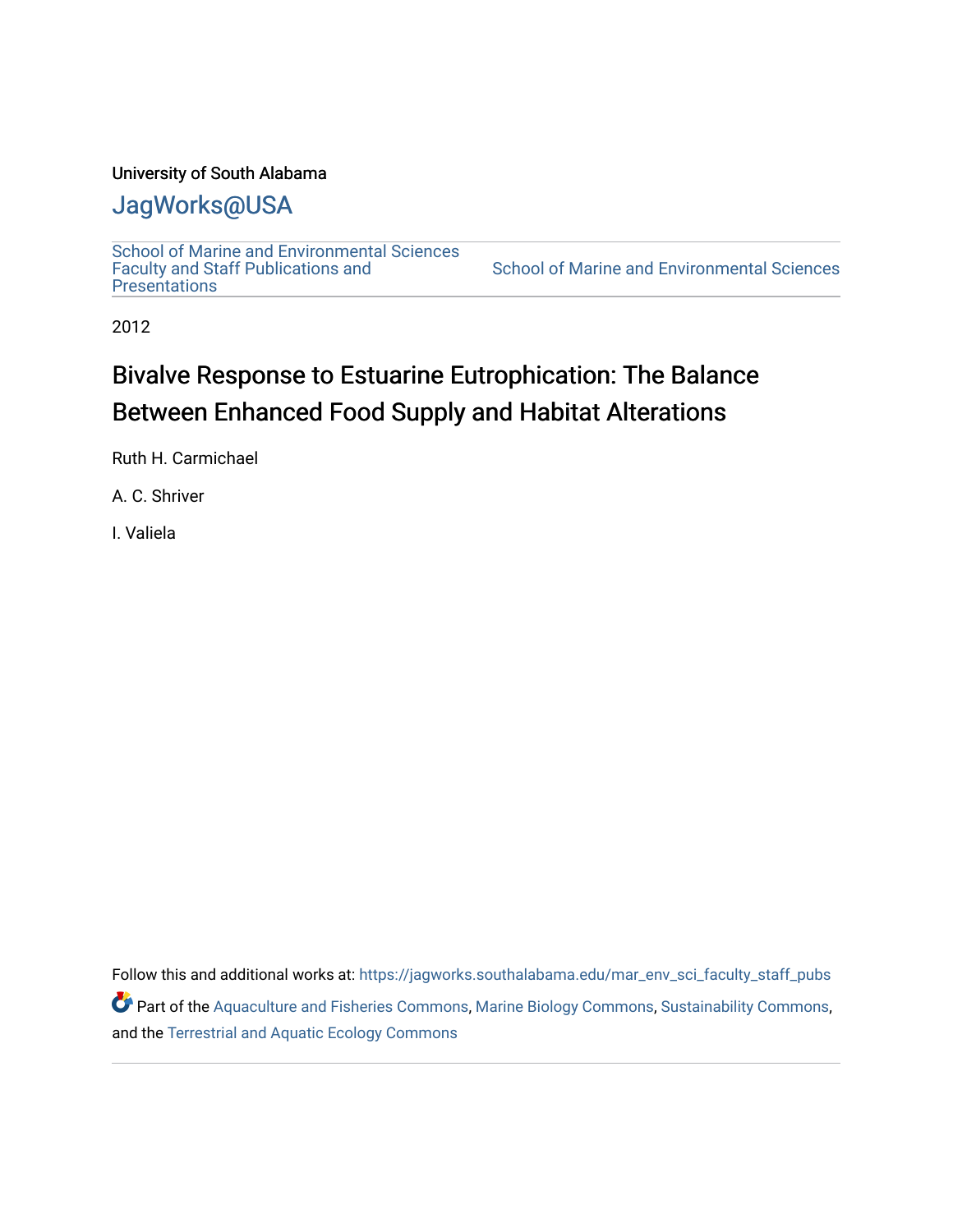

# **Bivalve Response to Estuarine Eutrophication: The Balance between Enhanced Food Supply and Habitat Alterations**

Authors: Carmichael, Ruth H., Shriver, A. C., and Valiela, I.

Source: Journal of Shellfish Research, 31(1) : 1-11

Published By: National Shellfisheries Association

URL: https://doi.org/10.2983/035.031.0101

BioOne Complete (complete.BioOne.org) is a full-text database of 200 subscribed and open-access titles in the biological, ecological, and environmental sciences published by nonprofit societies, associations, museums, institutions, and presses.

Your use of this PDF, the BioOne Complete website, and all posted and associated content indicates your acceptance of BioOne's Terms of Use, available at www.bioone.org/terms-of-use.

Usage of BioOne Complete content is strictly limited to personal, educational, and non - commercial use. Commercial inquiries or rights and permissions requests should be directed to the individual publisher as copyright holder.

BioOne sees sustainable scholarly publishing as an inherently collaborative enterprise connecting authors, nonprofit publishers, academic institutions, research libraries, and research funders in the common goal of maximizing access to critical research.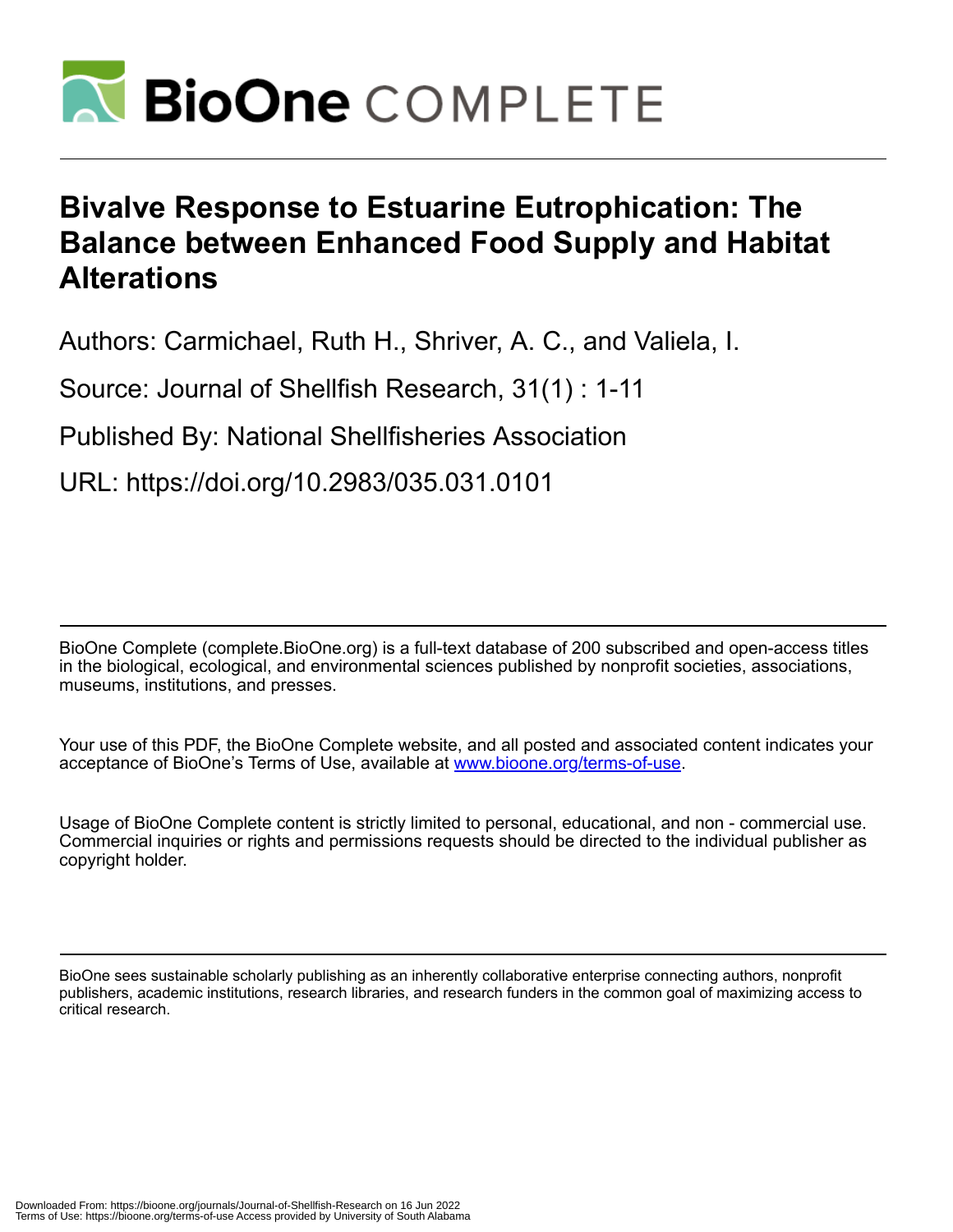### BIVALVE RESPONSE TO ESTUARINE EUTROPHICATION: THE BALANCE BETWEEN ENHANCED FOOD SUPPLY AND HABITAT ALTERATIONS

## RUTH H. CARMICHAEL, <sup>1,2\*</sup> A. C. SHRIVER<sup>3</sup> AND I. VALIELA<sup>3</sup>

<sup>1</sup>Dauphin Island Sea Lab, 101 Bienville Boulevard, Dauphin Island, AL 36528; <sup>2</sup>University of South Alabama, Mobile, AL 36688; <sup>3</sup>The Ecosystems Center, Marine Biology Laboratory, Woods Hole, MA 02343

ABSTRACT As a result of insufficient sampling, differences in estuarine attributes, species variation, and poor links to anthropogenic sources, responses of bivalve mollucs to anthropogenic nutrient enrichment of coastal waters remains poorly defined for most systems worldwide. To establish the net effect of nutrient enrichment on bivalves, we compared changes in growth and survival of different bivalve species reported in 5 studies conducted in a representative estuarine system (on Cape Cod, MA) in which effects of eutrophication on food supply and habitat were quantified and related directly to land-derived nitrogen (N) sources. N-stable isotope ratios in suspended particulates and bivalve tissues demonstrated that N derived from anthropogenic wastewater was assimilated into bivalve tissues as N loads increased. Bivalve shell and soft-tissue growth also increased in response to increased chlorophyll a concentrations driven by land-derived N loads. Growth was accompanied by increased percent N content of tissues in some species, suggesting a change in tissue composition with N enrichment. In contrast, bivalve survival was lower in years of higher microalgal production, suggesting eutrophic-driven habitat degradation may have contributed to mortality. The net effect of eutrophication on bivalves, therefore, depended on the balance between enhanced food supply and habitat alterations that are mediated by attributes of the receiving estuary, and differences among species, particularly feeding habits, feeding physiology, and tolerance to hypoxia.

KEY WORDS: nitrogen, stable isotope, chlorophyll, growth, survival

#### INTRODUCTION

Increased nutrient enrichment to coastal waters worldwide (National Research Council 2000, Paerl 2006) has increased algal productivity, stimulated accumulation of organic matter from detritus of algae, and increased nitrogen (N) content of particles in the water and sediment (Zeitzschel 1980, Granéli & Sundbäck 1985, Cloern 2001). The resulting eutrophication of coastal waters ultimately may cause loss of seagrasses, anoxia in near-bottom waters, and lower sediment redox (Paerl et al. 1998, Gray et al. 2002, Hauxwell et al. 2003). Although the susceptibility of a coastal system to these effects depends on physical–chemical attributes of the water body, such as salinity, temperature, mixing, discharge, and flushing rates (Cloern 2001, Paerl 2006), eutrophic-driven changes in water quality have resulted in widespread species loss in many estuaries (Baden et al. 1990, Cloern 2001, Gray et al. 2002).

Because increased primary production often translates to increased food quantity and quality for primary consumers such as bivalves (e.g., Bayne & Widdows 1978, Newell et al. 1982, Smaal & Van Stralen 1990, Fegley et al. 1992, Carmichael et al. 2004), there may be corresponding increases in growth and abundance of consumers in nutrient-enriched estuaries (Nixon & Buckley 2002, Kirby & Miller 2005). The extent to which these potentially positive effects of enrichment are detectable in coastal food webs, however, is not well established (Micheli 1999). The notion that nutrient enrichment may stimulate production of consumers has been largely overlooked in favor of efforts to identify, diagnose, and remediate the negative effects of eutrophication (Micheli 1999, Fluharty 2000, Nixon & Buckley 2002, Verdelhos et al. 2005).

The bulk of evidence supporting eutrophic-driven secondary production comes from fertilization experiments in Scottish sea lochs more than 60 y ago (Orr 1947, Raymont 1947), and to a lesser degree from more recent studies in the Baltic and North Seas, the Kattegat, and Cape Cod estuaries (Tober et al. 2000, Nixon & Buckley 2002). These studies show increases in abundance or biomass of finfish through time or across locations as N and/or phosphorus (P) inputs to water bodies increased. If enrichment-driven secondary production can be detected in some finfish, which tend to be migratory and herbivorous, then production in other primary consumers, particularly sedentary bivalves, should be at least equally coupled to nutrient enrichment and quantifiable (Tober et al. 2000, Carmichael 2004).

#### BIVALVE RESPONSES TO NUTRIENT ENRICHMENT

Previous studies suggest the effects of nutrient enrichment on bivalves may be positive or negative, depending on whether enrichment affected primarily food resources or habitat (Table 1). Positive effects of nutrient enrichment on bivalves have included increased abundance, biomass, and assimilation efficiency, largely attributed to increased food supply, whereas negative effects included increased mortality, reduced biomass, and lower recruitment, resulting from habitat loss or degradation (Table 1, Fig. 1). Some studies reported a combination of enrichment-related effects (Feinstein et al. 1996, Josefson & Rasmussen 2000, Kirby & Miller 2005, Verdelhos et al. 2005), suggesting that the response of bivalves to nutrient enrichment may be more complex than a simple positive or negative response.

Until recently, however, most studies regarding the effects of eutrophication on bivalves relied on circumstantial evidence. For example, the Scottish loch studies reported increased abundance among bivalves as they did for finfish, but did not similarly detail the effects on bivalves (Orr 1947, Raymont 1947). Until 2001, no studies provided direct links between bivalve responses and a specific source of nutrient enrichment across sites, and only 25% of the reported bivalve responses were substantiated by measuring a potential mechanism of

<sup>\*</sup>Corresponding author. E-mail: rcarmichael@disl.org DOI: 10.2983/035.031.0101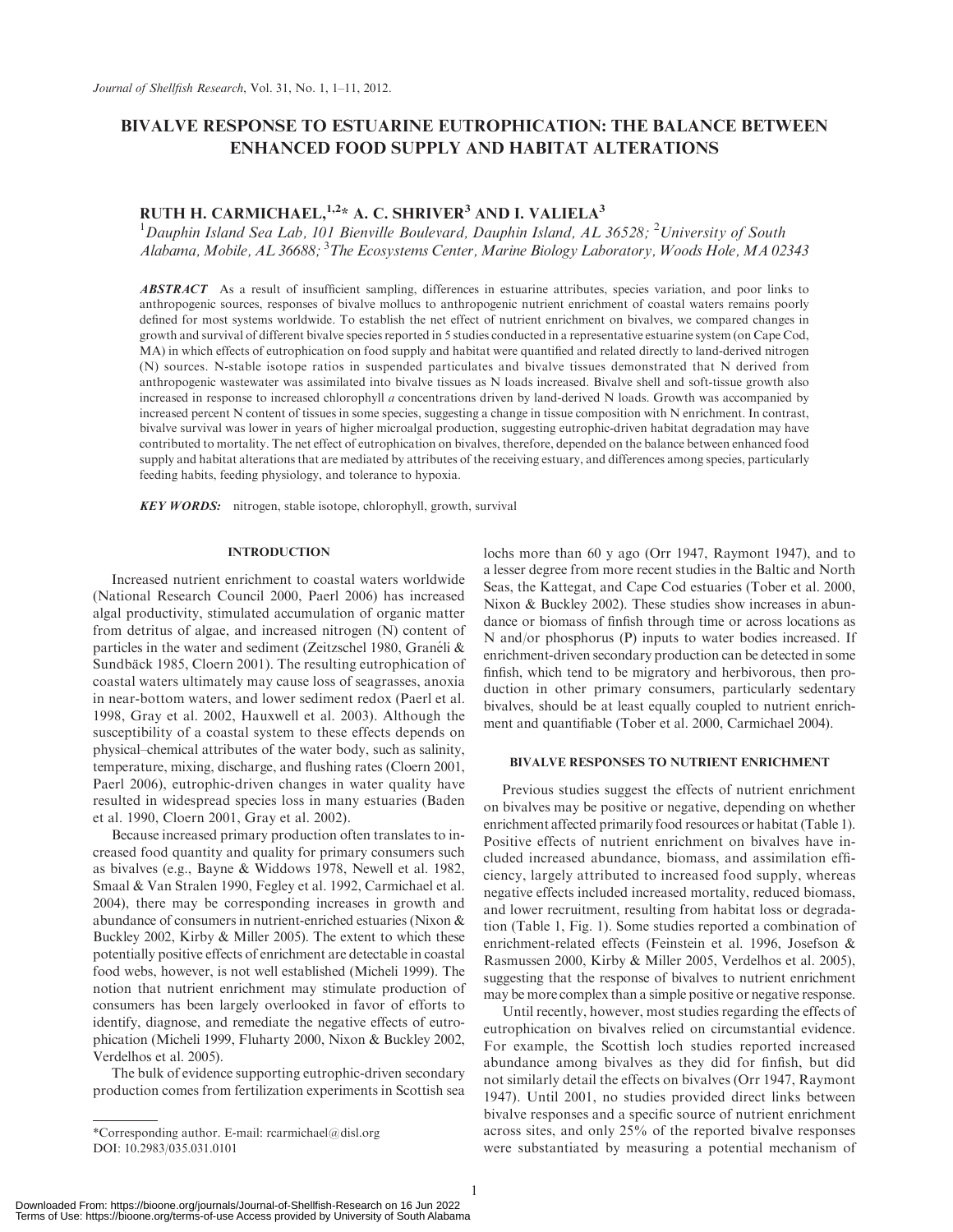| <b>Species</b>                                                                                                                 | Location                            | Enrichment Type                                             | <b>Bivalve Response</b><br>to Enrichment                                  | (food supply or habitat metric)<br>Mechanism of Effect                            | Source                            |
|--------------------------------------------------------------------------------------------------------------------------------|-------------------------------------|-------------------------------------------------------------|---------------------------------------------------------------------------|-----------------------------------------------------------------------------------|-----------------------------------|
| Scrobicularia plana<br>Macoma balthica<br>Paphia pullastra<br>Cardium edule<br>Mytilus edulis<br>Modiolus spp.<br>Mya arenaria | Loch Craiglin, Scotland             | and N fertilization<br>$\mathsf{p}$                         | Increased abundance                                                       | (phytoplankton abundance)<br>Increased food supply                                | Raymont (1947)<br>Marshall (1947) |
| Macoma balthica<br>Mytilus edulis<br>Mya arenaria<br>Cardium spp.                                                              | Baltic Sea                          | P and N (not measured)<br>Urbanization: increased           | Increased abundance and tissue<br>weight (Mya, Macoma only)               | Presumed increased food supply<br>(not measured)                                  | Elmgren (1980)<br>Cederwal and    |
| Mytilus edulis                                                                                                                 | Rías Bajas, Spain                   | Upwelling                                                   | Increased tissue weight                                                   | Presumed increased food supply<br>(not measured)                                  | Blanton et al. (1987)             |
| Arctica islandica<br>Cardium edule<br>Corbula gibba<br>Mya arenaria<br>Abra alba                                               | Kettegat, Sweden                    | Urbanization: N and P                                       | Mortality among most species                                              | Habitat change: hypoxia (measured<br>oxygen concentrations)                       | Baden et al. (1990)               |
| Corbula gibba                                                                                                                  | Adriatic Sea                        | Urbanization: increased<br>nutrients                        | Increased abundance                                                       | Presumed habitat change: anoxic<br>stress (not measured)                          | Crema et al. (1991)               |
| Argopecten irradians                                                                                                           | Waquoit Bay, USA                    | Z<br>Urbanization: increased                                | Reduced catch                                                             | Habitat change: eelgrass loss<br>(measured) and presumed<br>anoxia (not measured) | Valiela et al. (1992)             |
| Ruditapes decussatus                                                                                                           | South Portugal<br>Ria Formosa,      | Urbanization (not measured)                                 | Increased respiration, reduced<br>absorption efficiency                   | Increased organic content<br>(not directly measured)                              | Costa et al. (1993)               |
| Mercenaria mercenaria<br>Mya arenaria                                                                                          | Waquoit Bay, USA                    | Z<br>Urbanization: increased                                | Increased shell growth<br>$(Mya$ only)                                    | (not directly measured)<br>Increased food supply                                  | Chalfoun et al. (1994)            |
| Nucula annulata                                                                                                                | Narragansett Bay, USA               | N, P, and silica fertilization<br>Increased organic matter; | Increased mortality and<br>recruitment failure                            | Presumed habitat change: hypoxia,<br>settlement interference<br>(not measured)    | Craig (1994)                      |
| Katelysia spp.                                                                                                                 | Princess Royal Harbor,<br>Australia | Urbanization: increased<br>nutrients                        | Increased mortality and<br>recruitment failure                            | (no specific aspect measured)<br>Presumed habitat change                          | Peterson et al. (1994)            |
| Geukensia demissa                                                                                                              | Waquoit Bay, USA                    | Urbanization: increased N                                   | juveniles, reduced shell<br>Increased shell growth in<br>growth in adults | Presumed combination of increased<br>food supply and density<br>(not measured)    | Feinstein et al. (1996)           |
|                                                                                                                                |                                     |                                                             |                                                                           |                                                                                   | continued on next page            |

TABLE 1. TABLE 1.

or habitat) across different species, locations, and Historically reported bivalve responses to nutrient enrichment, and mechanisms of effect (eutrophic-driven changes in food supply or habitat) across different species, locations, and in food sunnly É of effect (entrophic driv ٦, doine ţ  $\ddot{r}$  $\frac{1}{3}$ a King -4 É

## 2 CARMICHAEL ET AL.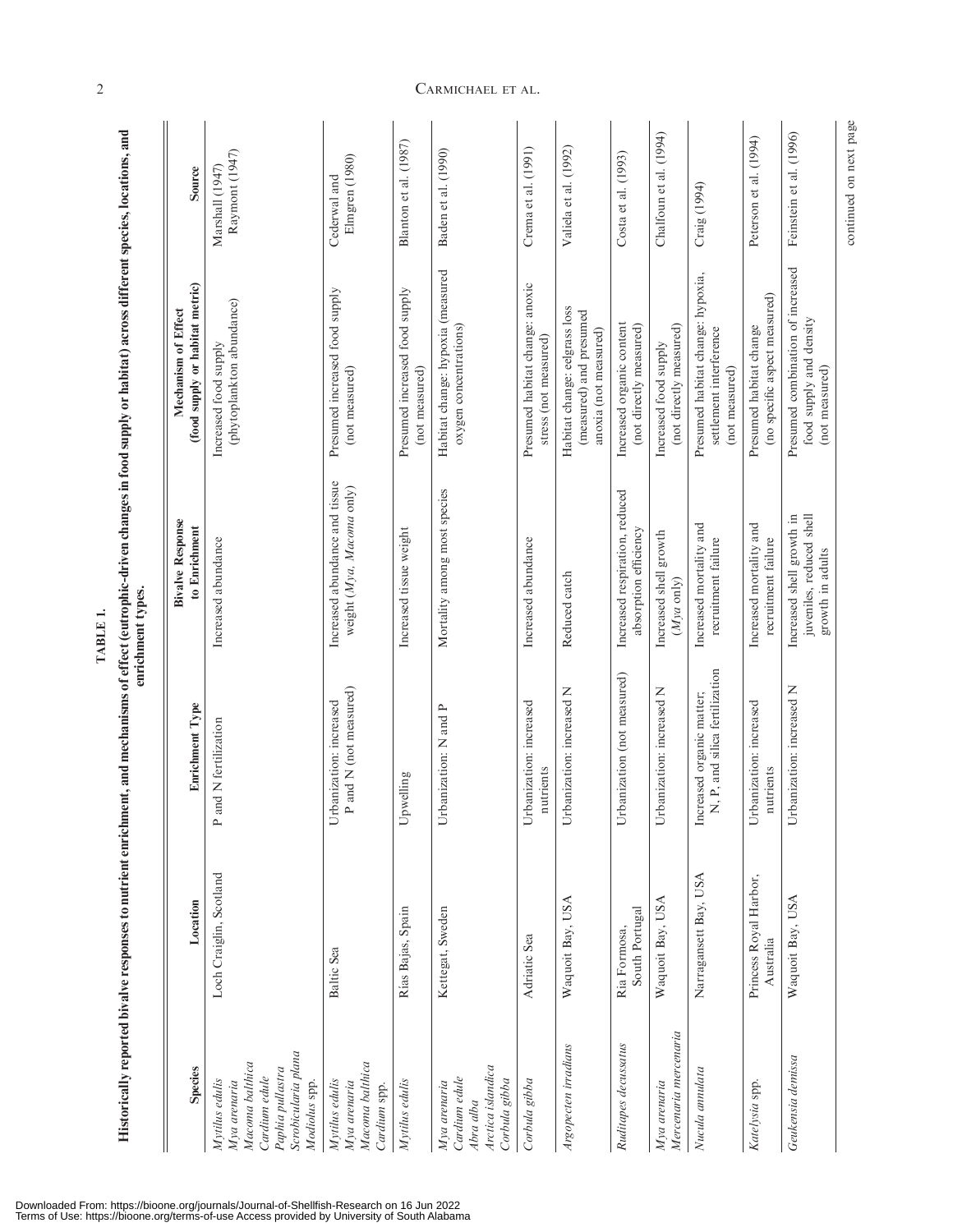| <b>Species</b>                                  | Location                     | Enrichment Type                                                       | <b>Bivalve Response</b><br>to Enrichment                                                                                | (food supply or habitat metric)<br>Mechanism of Effect                                                       | Source                           |
|-------------------------------------------------|------------------------------|-----------------------------------------------------------------------|-------------------------------------------------------------------------------------------------------------------------|--------------------------------------------------------------------------------------------------------------|----------------------------------|
| Cardium edule<br>Mytilus edulis<br>Mya arenaria | Denmark                      | Freshwater-derived N and P                                            | (to $\sim$ 350 kg N/ha/y) followed<br>by decreased biomass<br>$(>1,000 \text{ kg N/ha/y})$<br>Increased biomass         | Presumed increased food supply<br>(not measured), mediated by<br>estuary flushing rates                      | Rasmussen (2000)<br>Josefson and |
| Pecten maximus<br>Mytilus edulis                | Hopavagen Bay, Norway        | P, silica fertilization<br>Ż                                          | Increased shell height and<br>tissue weight                                                                             | (primary production)<br>Increased food supply                                                                | Reitan et al. (1999)             |
| Argopecten irradians                            | Waquoit Bay, USA             | banization: increased N<br>Ĕ                                          | Increased mortality                                                                                                     | (no specific aspect measured)<br>Presumed habitat change                                                     | Fila et al. (2001)               |
| Geukensia demissa                               | Waquoit Bay, USA             | banization: increased N<br>Ĕ                                          | Increased shell growth                                                                                                  | Presumed increased food supply<br>(not directly measured)                                                    | Evgenidou et al. 2002            |
| Mercenaria mercenaria<br>Mya arenaria           | Cape Cod estuaries, USA      | banization: increased N<br>Ĕ                                          | Increased shell growth                                                                                                  | (chlorophyll <i>a</i> concentrations)<br>Increased food supply                                               | Weiss et al. 2002                |
| Argopecten irradians                            | Cape Cod estuaries, USA      | Urbanization: increased N                                             | locations, no change in<br>mortality or condition<br>High growth rates in all                                           | Food supply: In excess even at sites<br>(chlorophyll a concentrations)<br>receiving lower N loads            | Shriver et al. 2002              |
| Mercenaria mercenaria<br>Mya arenaria           | Cape Cod estuaries, USA      | Urbanization: increased N                                             | growth, increased percentage<br>Increased shell and soft-tissue<br>of N in tissues                                      | (chlorophyll a concentrations)<br>Increased food supply                                                      | Carmichael et al. (2004)         |
| Crassostrea virginica                           | Cape Cod estuaries, USA      | banization: increased N<br>Ĕ                                          | Increased shell and soft-tissue<br>growth                                                                               | (chlorophyll a concentrations)<br>Increased food supply                                                      | Carmichael et al.<br>(unpubl.)   |
| Crassostrea virginica                           | Chesapeake Bay, USA          | Urbanization: increased TOC<br>in sediment cores (from<br>literature) | Increased shell and soft-tissue<br>growth (initially), followed<br>by reduced growth                                    | followed by hypoxia and habitat<br>Presumed increased food supply<br>degradation (not measured)              | Kirby and Miller (2005)          |
| Scrobicularia plana                             | Mondego estuary, Portugal    | Increased N and P, coupled<br>with high water residence<br>time       | eutrophic sites, but overall<br>Increased abundance and<br>juvenile recruitment at<br>reduced biomass and<br>production | (direct mechanism not measured)<br>Secondary effects of macroalgal<br>blooms and loss of seagrass            | Verdelhos et al. (2005)          |
| Crassostrea gigas                               | Irish Sea, Ireland and Wales | Land use change: increased<br>nutrients and TOC                       | Increased mortality (field tests)<br>and immune suppression<br>(laboratory tests)                                       | temperature (measured in field<br>Combination of high nutrient<br>concentrations and high<br>and laboratory) | Malham et al. (2009)             |

TABLE 1. TABLE 1.

continued continued

Downloaded From: https://bioone.org/journals/Journal-of-Shellfish-Research on 16 Jun 2022<br>Terms of Use: https://bioone.org/terms-of-use Access provided by University of South Alabama

### **BIVALVE RESPONSE TO EUTROPHICATION** 3

N, nitrogen; P, phosphorus; TOC, total organic carbon. N, nitrogen; P, phosphorus; TOC, total organic carbon.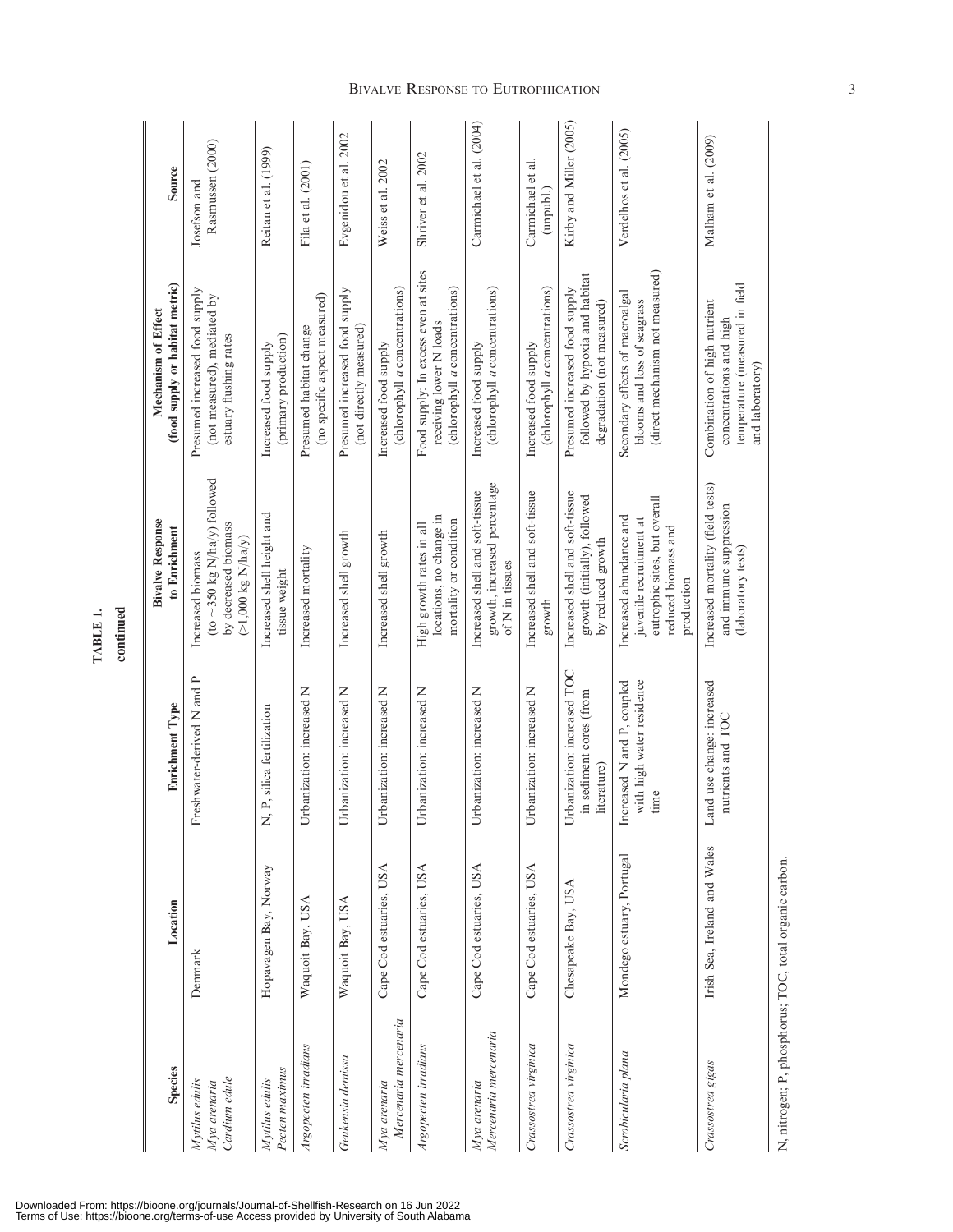

Figure 1. Frequency distribution of positive and negative bivalve responses to increased nutrient enrichment reported in Table 1. Results are separated by the reported mechanism of effect (changes in food supply or habitat conditions). Positive responses include increased abundance, biomass, and assimilation efficiency. Negative responses include mortality and decreased biomass and recruitment.

change (such as enrichment-driven increased food supply or changes in habitat; Table 1). Hence, there has been insufficient data to define clearly the underlying mechanisms by which eutrophication may affect bivalve growth or survival.

Physiological differences among bivalve species further confuse interpretation of the net effects of nutrient enrichment on bivalves. Past studies have considered a variety of different species across different locations (Table 1). These species process and assimilate foods differently (Tenore & Dunstan 1973, Bayne & Newell 1983). They also have different tolerances to hypoxia, particle loads, and estuary-specific attributes, such as salinity (Tenore & Dunstan 1973, Bayne & Newell 1983, Marsden 2004). Hence, nutrient enrichment may affect different species in different ways across locations, altering growth, survival, or having no apparent effect (Table 1). The extent to which species differences may mediate responses of bivalves to nutrient enrichment across locations has not been addressed clearly.

These data suggest that it is not sufficient to monitor individual bivalve responses under different enrichment conditions to establish the net effect of eutrophication on bivalves. Instead, we must define the underlying mechanisms of effect by comparing changes in growth and survival of different species across a common set of estuaries in which eutrophic-related changes in food supply and habitat are quantified and related directly to land-derived sources of enrichment. Here we review and assimilate data from 5 studies conducted on Cape Cod, MA, that meet these criteria and provide case studies to define more completely the mechanisms by which eutrophication affects bivalves.

#### CAPE COD CASE STUDIES

Five studies in Cape Cod estuaries have linked land-derived sources of nutrient enrichment to specific symptoms of eutrophication that, in turn, affected growth and survival of different bivalve species (Table 1, Fig. 2) (Evgenidou & Valiela 2002, Shriver et al. 2002, Weiss et al. 2002, Carmichael et al. 2004, Carmichael et al. unpubl.). To define these linkages, the studies first used N-stable isotopes to trace N from sources on land to suspended particles in the water column (food sources) and



Figure 2. Estuaries of Cape Cod, MA, where bivalve responses to nutrient enrichment were studied. Study locations in each estuary are shown for Carmichael et al. (2004) and Shriver et al. (2002) (black dots), Weiss et al. (2002) (gray dots), Evgenidou and Valiela (2002) (black squares), and Carmichael et al. (unpubl.) (gray squares). CR, Childs River; GP, Green Pond; JP, Jehu Pond; QR, Quashnet River; SLP, Sage Lot Pond; SN, Snug Harbor; WH, Wild Harbor; WR, Weweantic River.

ultimately to tissues of bivalves feeding in each estuary. To define the associated mechanism of bivalve response, the studies directly compared growth and survival of transplanted or native bivalves to eutrophic-driven changes in food supply and habitat conditions.

Results of the 5 Cape Cod case studies have implications for understanding eutrophic-driven mechanisms that affect bivalve production or survival in other coastal systems. The estuaries are largely enriched by wastewater associated with increased watershed urbanization (Valiela et al. 1992, Valiela et al. 1997), a common source of estuarine enrichment (Table 1 (Cloern 2001)). The estuaries receive N loads that span most of the range of land-derived N loads to coastal waters (Table 2) (Nixon 1992, Nixon et al. 2001). The bivalves studied—Atlantic bay scallop  $(Argopecten irradians, Lamarck), Northern quahogs = hard cham$ (Mercenaria mercenaria, Linnaeus), soft-shell clam (Mya arenaria, Linnaeus), ribbed mussel (Geukensia demissa, Dillwyn), and Eastern oyster (Crassostrea virginica, Gmelin)—include species that are among the most valuable and abundantly harvested from coastal estuaries in the United States (Valiela et al. 1992, Carmichael 2004, Lellis-Dibble et al. 2008), and represent a range of feeding strategies based on lifestyle (e.g., epifaunal or infaunal, sedentary or motile) and physiological capabilities, including differences in rates and efficiencies of particle capture, selection,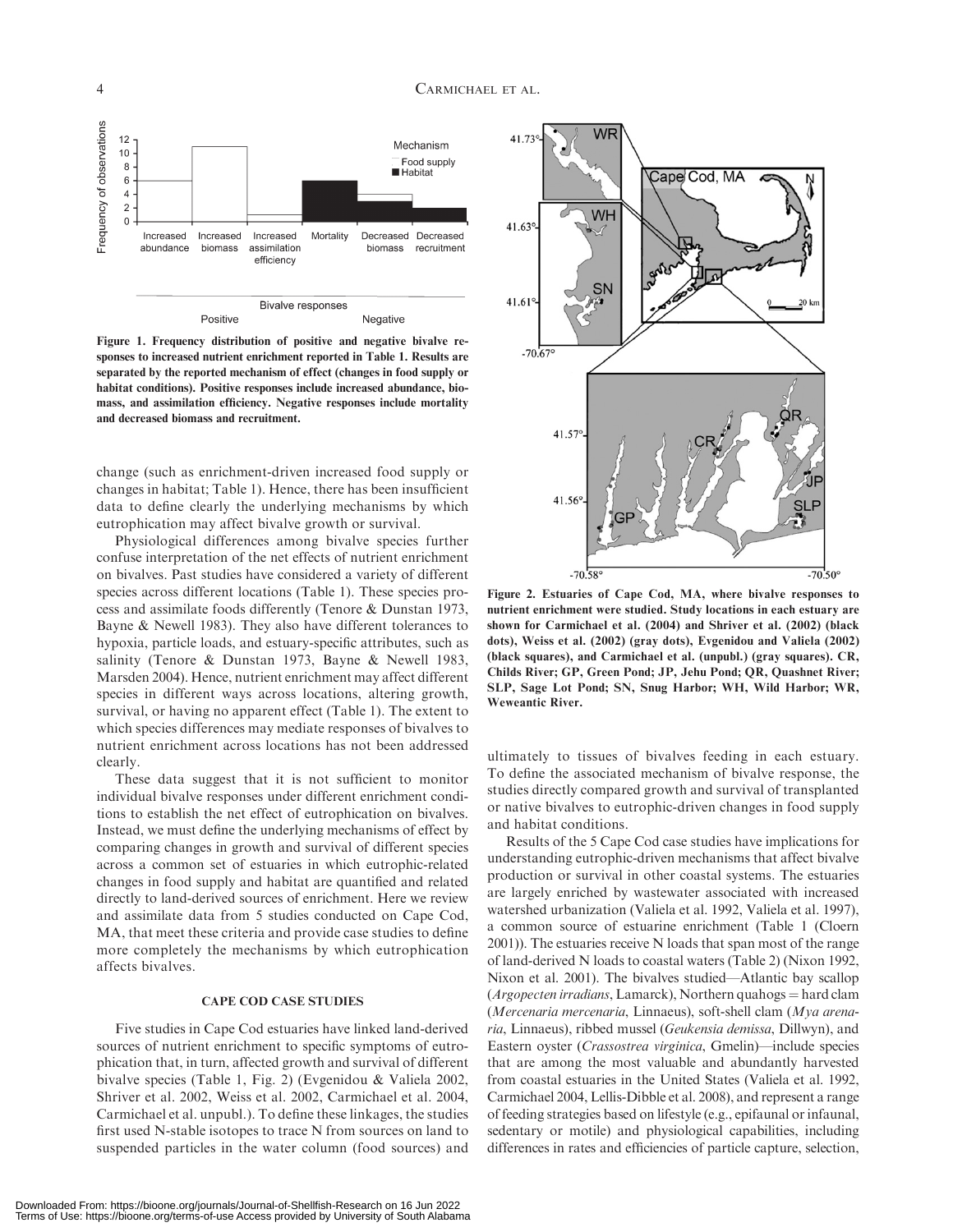TABLE 2. Flushing times and N loading rates for Cape Cod estuaries shown in Figure 2.

| <b>Estuary</b>        | Flushing<br>Time (day) | N load<br>(kg N/ha/y) | <b>Source</b>         |
|-----------------------|------------------------|-----------------------|-----------------------|
| Sage Lot Pond         | 1.501                  | 14                    | Valiela et al. (2000) |
| Jehu Pond             | 1.108                  | 21                    | Valiela et al. (2000) |
| Wild Harbor           | 1.80                   | 65                    | Costa (1994)*         |
| Green Pond            | 1.40 <sup>†</sup>      | 178                   | Kroeger et al. (1999) |
| Snug Harbor           | 1.80                   | 236                   | Kroeger et al. (2006) |
| Weweantic River       | 1.14                   | 339                   | Costa (1994)*         |
| <b>Quashnet River</b> | 1.701                  | 353                   | Valiela et al. (2000) |
| Childs River          | 2.0018                 | 601                   | Valiela et al. (2000) |
|                       |                        |                       |                       |

\* Modified according to Valiela et al. (2002). Estuary flushing times are based on tidal prism methods from

† Howes and Ramsey (unpubl.), ‡Kremer (unpubl.), and §Isaji (unpubl.).

sorting, and assimilation (Jørgensen 1966, Bayne & Newell 1983, Kamermans 1994, Ward & Shumway 2004).

#### Linking Land-Derived N Loads to N in Bivalves

In Cape Cod estuaries, N-stable isotope ratios provided explicit links among land use, estuarine food resources, and N assimilated by bivalves. N sources have shifted from primarily atmospheric deposition to primarily wastewater as urbanization has increased on Cape Cod watersheds (Valiela et al. 1992, McClelland & Valiela 1998, Mayer et al. 2002). Because Nstable isotope ratios increase with increasing wastewater inputs to these estuaries, this change in land use can be traced as N loads increase (McClelland & Valiela 1998). Accordingly,  $\delta^{15}$ N in suspended particulate matter (SPM) from nearbottom waters (where bivalves live and feed) increased with increasing N load (Fig. 3A) and with increasing percent contribution of wastewater to total N load across Cape Cod estuaries (Fig. 3B).

These relationships indicate that N in food particles available to bivalves in each estuary acquired estuary-specific  $\delta^{15}N$ values relative to land cover on the receiving watersheds.  $\delta^{15}N$ values in SPM did not vary significantly from year to year (ANOVA,  $F_3$ <sub>29</sub> = 1.74,  $P = 0.18$ ), suggesting the combination of N sources contributing to the N loads to each estuary did not change substantially from 1999 to 2003, when the Cape Cod studies were conducted. These data also confirm that particles available to bivalves in the water column had sufficient time to assimilate N within each estuary, despite relatively short flushing times (Table 2).

 $\delta^{15}$ N ratios in bivalve tissues, in turn, increased with increasing  $\delta^{15}N$  in SPM from each estuary (Fig. 4), demonstrating that bivalves assimilated N from SPM and also acquired estuary-specific  $\delta^{15}N$  values relative to land-derived sources. Relationships between  $\delta^{15}N$  in bivalves and  $\delta^{15}N$  in SPM were similar among species (test for homogeneity of slopes,  $F_{4,38}$  = 0.55,  $P = 0.70$ ; Fig. 4) and decreased  $\sim 2-5\%$  above the 1:1 line (Fig. 4), consistent with expected N isotopic fractionation for a single trophic step (Peterson & Fry 1987). These data show that N available to, and ultimately assimilated by, bivalves in the Cape Cod estuaries was derived from land rather than from open-ocean sources, providing an unambiguous link from



Figure 3. (A, B)  $\delta^{15}N$  in suspended particulate matter (SPM) compared with N load (A) and percent contribution of wastewater with total N load (B) for Cape Cod estuaries sampled during 1999, 2000, 2001, and 2003. (A)  $y = 0.73 \ln(x) + 2.16$ ,  $R^2 = 0.58$ ,  $F_{27} = 35.94$ ,  $P < 0.001$ . (B)  $y = 1.04$  $ln(x) + 2.13$ ,  $R^2 = 0.70$ ,  $F_4 = 61.04$ ,  $P < 0.001$ . N-stable isotopic ratios in SPM were determined by isotope ratio mass spectrometry at either Boston University or University of California, Davis Stable Isotope Facility.

bivalves to their food supply and ultimately to land-derived sources of nutrient enrichment.

#### Nutrient Enrichment and Bivalve Growth

#### Shell Growth

From 1999 to 2003, bivalves transplanted in Cape Cod estuaries showed increased shell growth as N loads increased across estuaries (Fig. 5A). Increased growth rates were related to increased chlorophyll a concentrations (Fig. 5B), which also increased with N load across estuaries in each year (Fig. 6). All Cape Cod estuaries had relatively high chlorophyll a concentrations compared with



Figure 4.  $\delta^{15}N$  in bivalve tissues compared with  $\delta^{15}N$  in suspended particulate matter (SPM), separated by species (ribbed mussels (Geukensia demissa), oysters (Crassostrea virginica), quahogs (Mercenaria mercenaria), soft-shell clams (Mya arenaria), scallops (Argopecten irradians)). Type II regression yielded a best-fit line to the combined data:  $y = 1.10x +$ 1.97,  $R^2 = 0.69$ ,  $F_{47} = 103.67$ ,  $P < 0.001$ . Outliers (Sokal & Rohlf 1981) were not included in the regression analysis. N-stable isotopic ratios in bivalve tissues were determined by isotope ratio mass spectrometry.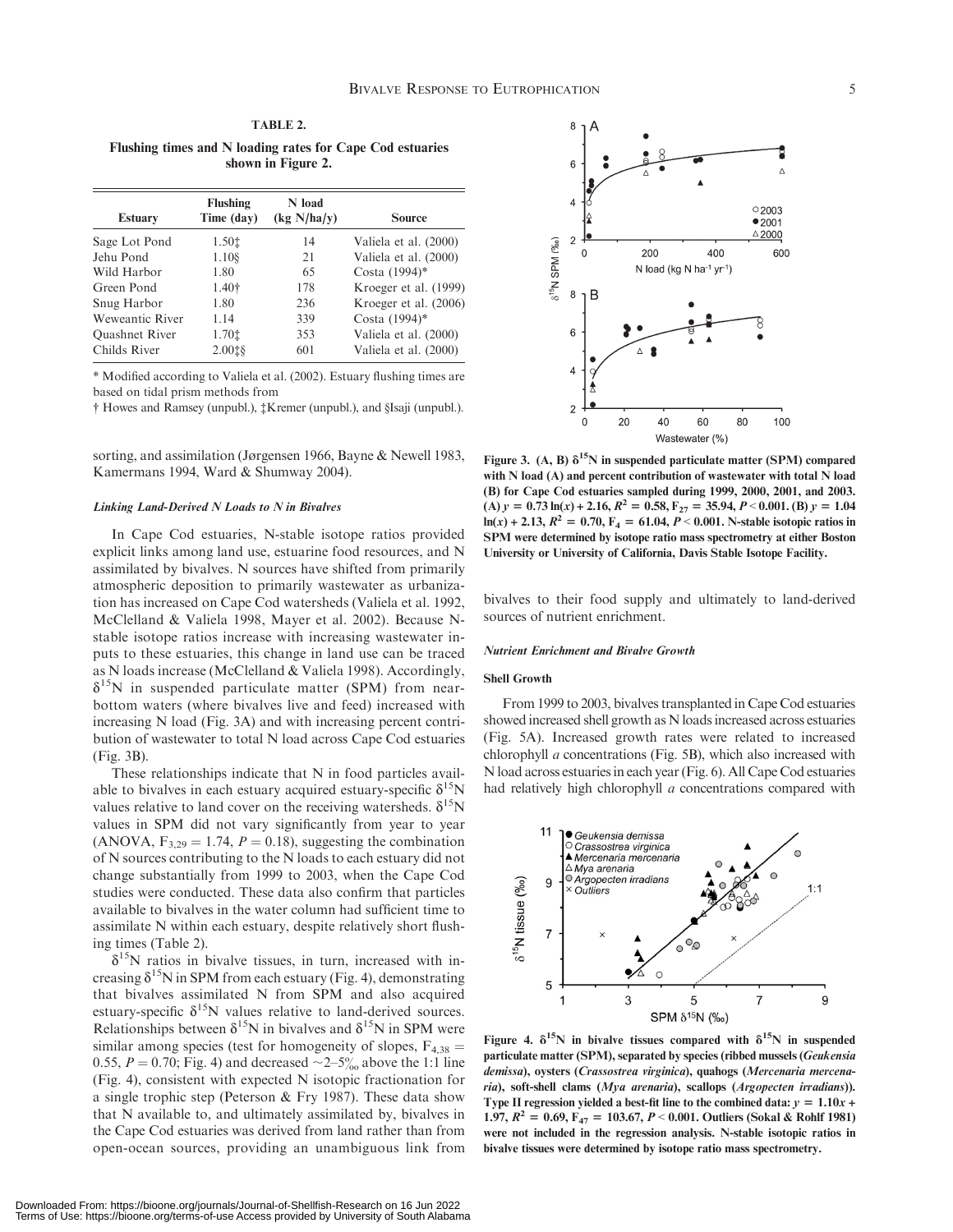

Figure 5. (A, B) Mean  $(\pm SE)$  growth rates in terms of bivalve shell length compared with mean chlorophyll  $a$  (Chl  $a$ ) concentration (A) for G. demissa (y = 0.64 ln(x) + 0.03,  $R^2 = 0.55$ ,  $F_8 = 8.42$ ,  $P = 0.02$ ), C. virginica (y = 3.33 ln(x) – 5.86,  $R^2 = 0.90$ , F<sub>3</sub> = 17.13, P = 0.05), *M. mercenaria* (y = 0.88 ln(x) – 1.24,  $R^2 = 0.85$ , F<sub>9</sub> = 46.42, P < 0.001), and *M. arenaria* (y = 1.23 ln(x) – 1.92,  $R^2 = 0.80$ ,  $F_9 = 32.29$ ,  $P <$ 0.001), and compared with N loading rate (B) with each estuary for each year bivalves were studied (1999:  $y = 0.02x + 0.11$ ,  $R^2 = 0.56$ ,  $F_8 = 9.02$ ,  $P = 0.02; 2000: y = 0.21 \ln(x) - 0.15, R^2 = 0.81, F_8 = 43.60, P < 0.001;$  $2001: y = 0.29 \ln(x) + 0.02$ ,  $R^2 = 0.60$ ,  $F_7 = 8.96$ ,  $P = 0.02$ ;  $2003: y =$ 0.41  $ln(x) + 0.47$ ,  $R^2 = 0.94$ ,  $F_3 = 30.56$ ,  $P = 0.03$ ). Type II regression was used to relate growth to chlorophyll a concentration (A). Data are from hatchery-reared juveniles transplanted during the peak growing season, except for G. demissa, which were obtained from native stocks. Green Pond growth data from Weiss et al. (2002) were compared with an updated N loading rate (Table 2).

other estuaries worldwide (Fig. 6) (Valiela et al. 1992, Cebrián & Valiela 1999, Shriver et al. 2002), and bivalves in Cape Cod estuaries showed maximum growth rates accordingly that were among the highest measured anywhere (Fig. 5) (Carmichael 2004). The bay scallop A. irradians was the only species that did not show a change in growth with increasing N load among Cape Cod estuaries, but still had growth rates among the highest reported for this species (Shriver et al. 2002, data not shown). Because chlorophyll a concentration is a reasonable proxy for microalgal biomass, these findings suggest that N enrichment increased growth of bivalves in Cape Cod estuaries by increasing the quantity of available food. This finding is consistent with circumstantial reports from the Baltic Sea, Rı´as Bajas Spain, and Danish estuaries (Table 1).

Interannual variation in food supply (suggested by variation in chlorophyll a concentration) likely contributed to variation in the magnitude of bivalve growth from year to year (Figs. 5A and 6). Variation in chlorophyll a can result from differences in the number of favorable days for production across years (Valiela 1995, Holmes 2008) and may, in part, explain why some previous studies have found a relatively weak relationship between chlorophyll a concentration and N enrichment through time (Cloern 2001). In Cape Cod estuaries, M. mercenaria and



Figure 6. Mean ( $\pm$ SE) chlorophyll a (Chl a) concentration in nearbottom water at bivalve transplant locations 1998 to 2003 compared with N loading rates for Cape Cod estuaries. No bivalves were transplanted in 2002. For clarity, data originally reported by site were combined to yield an estuary mean for transplant sites in each year. Data for 1998 to 2000 are a 3-y average, calculated to represent conditions in Evgenidou and Valiela (2002), who reported only historical Chl a concentrations. Data from Shriver et al. (2002) and Carmichael et al. (2004) for 2001 were not significantly different ( $t = -99$ ,  $df = 6$ ,  $P = 0.18$ ), and were combined for simplicity. 2003:  $y = 1.86 \ln(x) + 3.99$ ,  $R^2 = 0.91$ ,  $F_4 = 30.84$ ,  $P = 0.01$ , data from Carmichael et al. (unpubl.); 2001:  $y = 5.00 \ln(x) + 3.62$ ,  $R^2 =$ 0.90,  $F_7 = 55.36, P < 0.001$ , data from Carmichael et al. (2004) and Shriver et al. (2002); 2000:  $y = 2.08 \ln(x) + 0.56$ ,  $R^2 = 0.99$ ,  $F_2 =$ 1,357.40,  $P = 0.02$ , data from Weiss et al. (2002); 1998 to 2000:  $y = 4.26$  $ln(x) + 5.70$ ,  $R^2 = 0.99$ ,  $F_2 = 65,659,515.89$ ,  $P < 0.001$ , data from Valiela et al. (unpubl.).

M. arenaria were transplanted serendipitously in the year of highest (2001) and lowest (2000) chlorophyll *a* concentration among these studies (Fig. 6), providing an opportunity to test the effects of interannual variation in food supply on bivalve growth under different N loading regimes. Growth rates of both species were higher in 2001 than 2000 (Fig. 5A), reflecting the higher concentration of food available in 2001. As a result, bivalve growth data sorted out better by year of study than by species when compared with N loading rates (Fig. 5A). Although water temperature was not reported in all studies, it is known to affect primary production seasonally and from year to year (Valiela et al. 1992, Holmes 2008). Temperature did not differ among estuaries during these studies in 2000, 2001, or 2003, indicating that bivalve growth responded to changes in food supply rather than temperature. These findings indicate a tight coupling between bivalve growth and food quantity driven by N enrichment, but also demonstrate that the effects of N enrichment can be mediated by environmental factors.

The differences in magnitude of shell growth among the different bivalve species studied were consistent with established differences in feeding strategies and rates, and efficiencies of particle capture, sorting, and assimilation (e.g., Jørgensen 1966, Tenore & Dunstan 1973, Winter 1978, Gillmor 1982, Bayne & Newell 1983, Kamermans 1994, Ward & Shumway 2004), and were not necessarily related to differences in food quantity. There were significant differences in magnitude of bivalve shell growth among studies (Fig. 5A; test for homogeneity of slopes,  $F_{3,25} = 10.37$ ,  $P < 0.001$ ) that highlight differences among species when growth was compared with chlorophyll a (Fig. 5B). The Eastern oyster, Crassostrea virginica, which has high feeding and assimilation rates (e.g., Tenore & Dunstan 1973, Palmer & Williams 1980, Bayne & Newell 1983, Ward et al. 1998), showed the highest rates of shell growth (Fig. 5), although food concentrations in the year they were transplanted (2003)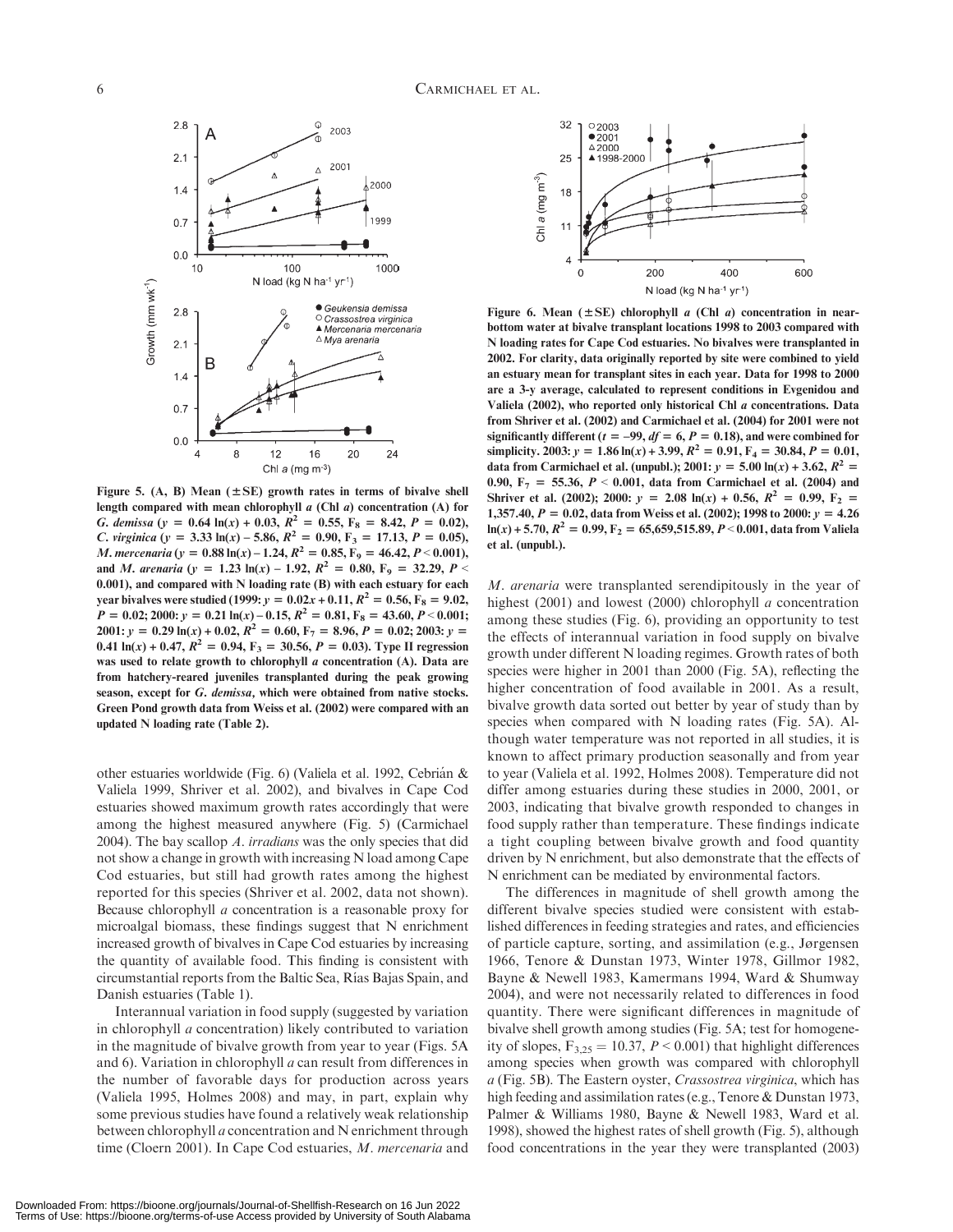were among the lower concentrations measured across studies (Fig. 6, open circles). The bivalve A. irradians, which has a lower feeding capacity than other bivalves studied (Kirby-Smith & Barber 1974, Gillmor 1982), showed no change in shell growth as N loads increased, likely having reached maximum capacity to consume and assimilate food at chlorophyll a concentrations in the lowest N-loaded estuaries (Kirby-Smith & Barber 1974, Leverone 1995, Shriver et al. 2002). The lower but increasing shell growth rates of the mussel G. demissa, on the other hand, likely resulted from inhabiting tidal marshes where food availability is limited by tidal exposure, potentially curbing growth despite relatively high feeding capacity (Jørgensen 1966, Bayne & Newell 1983). These data indicate that the extent to which eutrophication-enhanced food supply can increase bivalve growth depends, at least in part, on species-specific feeding habits and physiology.

#### Soft-Tissue Growth and Composition

Eutrophic-driven changes in food supply also altered softtissue growth and composition of bivalves in Cape Cod estuaries (Fig. 7). Among studies in which soft-tissue growth was measured, soft-tissue biomass followed shell growth, increasing with increased N load and food supply (Carmichael et al. 2004, Carmichael et al. unpubl.). Furthermore, percent N in soft tissue of M. mercenaria and M. arenaria increased with increasing N load (Fig. 7A), whereas tissues of A. irradians and C. virginica did not change (Fig. 7B). On average, percent N content in M. arenaria > A. irradians > C. virginica and M. mercenaria (Fig. 7). Increased percent N content in bivalve tissues suggests nutrient enrichment of foods altered the biochemical composition of soft tissues, resulting in a higher proportion of protein compared with lipids and carbohydrates (Gabbott & Bayne 1973, Bayne & Newell 1983, Laing 1993). Changes in tissue composition have implications for commercial shellfish marketing and management



Figure 7. (A, B) Percent N in soft tissue compared with N loading rate for Cape Cod estuaries for M. mercenaria and M. arenaria (A) and A. irradians and C. virginica (B) (M. mercenaria:  $y = 0.56 \ln(x) + 6.31$ ,  $R^2 =$ 0.61,  $F_7 = 9.31, P = 0.02; M.$  arenaria:  $y = 0.86 \ln(x) + 6.59, R^2 = 0.69,$  $F_7 = 13.13, P = 0.01$ ). No data were available for G. demissa. Percent N was determined during mass spectrometry.

because they may alter flavor or texture of meats. Why changes in N content of tissues were observed in some species but not others is not evident, but may be related to species-specific differences in food selection, N turnover, or food processing (Carmichael 2004).

Changes in N content of bivalve soft tissues suggest a link between N loads and bivalve growth that may result from changes in food quality. Changes in food quality measured as N and carbon (C) content of total SPM, however, did not show consistent trends with increasing N load across the Cape Cod studies (data not shown). Lower C:N with increasing N load was observed only in the year of highest chlorophyll *a* concentration (2001) (Shriver et al. 2002, Carmichael et al. 2004), perhaps because microalgae comprised a relatively larger portion of total SPM and made changes in particle quality more detectable. Relationships between bivalve growth and food quality could not be well established or related to N enrichment across the Cape Cod studies. N enrichment, therefore, appears to have affected growth of bivalves in Cape Cod estuaries primarily via increased food quantity rather than quality.

#### Predicting Growth Responses

These comparisons allow us to identify food concentrations and corresponding N loads at which different species may attain maximum or asymptotic growth in Cape Cod estuaries (Table 3). For example, the bay scallop A. irradians likely reached maximum growth rates in the lowest N-loaded estuary, at chlorophyll a concentrations less than 10 mg/L and N loads lower than 14 kg/ha/y (Fig. 6) (Shriver et al. 2002). Past studies confirm that A. irradians may reach maximum growth at phytoplankton concentrations near 5 mg/L (e.g., Kirby-Smith & Barber 1974, Leverone 1995, Shriver et al. 2002). From the regression lines describing the range of relationships between chlorophyll  $a$  and N load in Cape Cod estuaries (Fig. 4), we estimate that A. irradians would reach maximum growth rates in estuaries receiving  $\sim 6-8$  kg N/ha/y (Table 3). In years when chlorophyll a production is relatively low, most bivalve species would be expected to show increased growth rates in Cape Cod estuaries that are more highly loaded (Tables 2 and 3). During

#### TABLE 3.

Estimated chlorophyll a (Chl a) concentrations and corresponding N loading rates at which maximum growth rates may be achieved by juvenile bivalves in Cape Cod estuaries during years of lower and higher Chl a production.

|                       | <b>Maximum</b>                |                 | N load (kg $N/ha/y$ ) |                                        |  |
|-----------------------|-------------------------------|-----------------|-----------------------|----------------------------------------|--|
| <b>Species</b>        | <b>Growth Rate</b><br>(mm/wk) | Chl a<br>(mg/L) | Lower                 | Higher<br><b>Production Production</b> |  |
| Argopecten irradians  | 2.0                           | 5.0             | 8                     | 6                                      |  |
| Crassostrea virginica | 2.8                           | >13.0           | >178                  | >178                                   |  |
| Mercenaria mercenaria | 1.8                           | $12.0 - 23.0$   | >242                  | $22 - 234$                             |  |
| Mya arenaria          | 1.4                           | $14.0 - 23.0$   | >631                  | $34 - 234$                             |  |
| Geukensia demissa     | 0.3                           | $19.0 - 22.0$   | >600                  | $99 - 179$                             |  |

N loading rates were calculated from the regression lines relating Chl a concentration to N load shown in Figure 4 for 2000 (lower production) and 2001 (higher production). Data for maximum growth rates and corresponding Chl a concentrations are from Figure 3B and Shriver et al. (2002).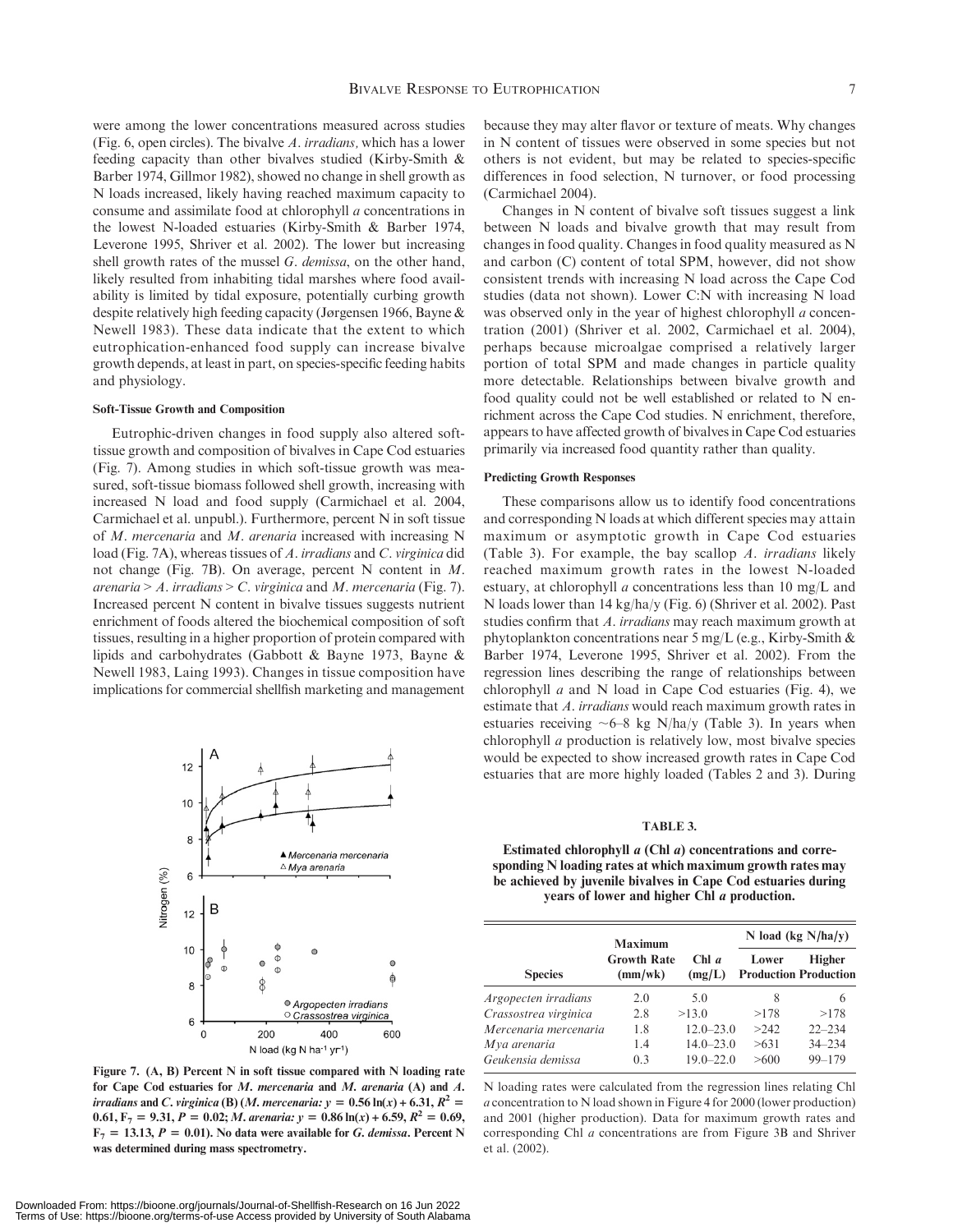years of high chlorophyll a production, however, most bivalve species would reach maximum growth rates in estuaries receiving moderate N loads, ranging from 22–234 kg N/ha/y (Table 3). The oyster C. virginica did not appear to reach a maximum growth rate at the measured food concentrations (up to  $\sim$ 13 mg/L) and, therefore, likely would continue to increase growth at chlorophyll a concentrations and N loads higher than reported in Table 3.

The extent to which these data may be generalized to predict bivalve growth responses to nutrient enrichment elsewhere may be complicated by factors not related to nutrient enrichment. The Cape Cod studies indicate that physical factors affecting microalgal production from year to year, differences in habitat, or the capacity of individual species to take advantage of increased food supply, in part, mediated bivalve growth (Fig. 5). Species density, the presence of competitors, and lower salinity in some locations also limited bivalve growth in enriched Cape Cod estuaries despite increased food supply (Shriver et al. 2002, Weiss et al. 2002, Carmichael et al. 2004, Carmichael et al. unpubl.). Such variables may explain some of the apparent conflicting responses of bivalves to nutrient enrichment in previous studies (Table 1), and should be considered when assessing the net effects of nutrient enrichment on bivalve growth. It is notable, however, that despite the potential effects of these many variables, the primary response of bivalves to nutrient enrichment in Cape Cod estuaries and in many locations appears to be increased shell and soft-tissue growth (Table 1, Fig. 1).

#### Nutrient Enrichment and Bivalve Survival

Unlike growth, survival of bivalves did not increase with increasing N load across Cape Cod estuaries (Table 4). Survival was significantly lower, however, in the year chlorophyll a concentrations were highest (2001; Table 4, Fig. 6) (ANOVA:  $F_{3,30} = 6.29, P = 0.002$ ; Fisher's PLSD: 2001, 2000:  $P = 0.02$ , 2001, 2002:  $P = 0.004$ , 2001, 2003:  $P = 0.002$ ). Redox conditions in sediments also decreased significantly with increasing N load in 2001 (Carmichael 2004; data not shown), suggesting that hypoxic conditions in near-bottom waters of Cape Cod estuaries may have accounted for the lower bivalve survival in that year. The results of this study are consistent with observations reported previously, despite the largely circumstantial links between eutrophication, low dissolved oxygen concentrations, and reduced bivalve growth or survival in most studies (Table 1).

There are several possible reasons why it was difficult to link increased N loading rates, hypoxia, and reduced bivalve survival in the Cape Cod studies. First, annual variation in primary production along with salinity, mixing, and flushing rates can uncouple relationships between N load and hypoxia (Cloern 2001, Gray et al. 2002). Cape Cod estuaries are relatively well mixed, have short flushing times (Table 2), and recent studies using radium isotope tracers suggest water mass ages of only 1–2 wk for these estuaries (Holmes 2008). Second, hypoxic events are typically ephemeral or episodic in Cape Cod estuaries (D'Avanzo & Kremer 1994), making them difficult to capture and relate to survival of benthic species. Third, N loads received by Cape Cod estuaries may be too low to generate the sustained hypoxic conditions that affect bivalves substantially. Many bivalves are relatively tolerant to low oxygen concentrations compared with other species (Gray et al. 2002). Established relationships between bivalves and enrichment-driven hypoxia, therefore, are rare in the literature (Table 1). Reported effects, however, range from direct mortality traceable to eutrophication (Baden et al. 1990) to shifts in populations structure (Craig 1994) and speculated predation resulting from shallow burrowing during episodic hypoxia (Long et al. 2008). In fact, tolerance to hypoxia may confer a competitive advantage to bivalves able to survive and benefit from the increased food supply under eutrophic conditions (Breitburg 2002, Gray et al. 2002). Overall, if mortality is the most readily visible sign of stress among these relatively tolerant species in the natural environment, and low oxygen events are ephemeral, then hypoxic conditions may cause substantial mortality, but may dissipate before a relationship to the source of mortality can be established or related further to nutrient enrichment.

These studies suggest hypoxia may account for many of the different negative effects reportedly associated with eutrophication (Table 1), including those for which a mechanism has not been defined (e.g., Peterson et al. 1994, Josefson & Rasmussen

#### TABLE 4.

Percent survival  $(\pm SE)$  of M. mercenaria, M. arenaria, A. irradians, and C. virginica transplanted during 2000, 2001, and 2003 in estuaries receiving different N loads.

|                       | <b>Percent Survival</b> |                       |             |              |                      |                       |  |
|-----------------------|-------------------------|-----------------------|-------------|--------------|----------------------|-----------------------|--|
|                       |                         | Mercenaria mercenaria |             | Mya arenaria | Argopecten irradians | Crassostrea virginica |  |
| N load (kg $N/ha/y$ ) | $2000*$                 | $2001 +$              | $2000*$     | $2001+$      | 20011                | 2003§                 |  |
| 14                    | $89 \pm 9$              | $48 \pm 48$           | $48 \pm 43$ | $6 \pm 2$    | 100                  | $93 \pm 3$            |  |
| 21                    |                         | $68 \pm 16$           |             | $\theta$     | $93 \pm 3$           |                       |  |
| 65                    |                         | $94 \pm 6$            |             | $62 \pm 34$  | $84 \pm 3$           | $82 \pm 5$            |  |
| 178                   | $90 \pm 10$             | 92                    | $67 \pm 33$ | 64           | $93 \pm 3$           | $97 \pm 2$            |  |
| 236                   |                         | $52 \pm 12$           |             | $52 \pm 12$  | $90 \pm 18$          | $92 \pm 6$            |  |
| 339                   |                         | 84                    |             | $20 \pm 12$  |                      |                       |  |
| 353                   |                         | $\Omega$              |             | $\theta$     | $21 \pm 21$          |                       |  |
| 601                   | $86 \pm 13$             |                       | $70 \pm 29$ | $\Omega$     | $89 \pm 4$           | $97 \pm 1$            |  |
| Mean                  | $88 \pm 6$              | $55 \pm 13$           | $62 \pm 20$ | $26 \pm 10$  | $81 \pm 10$          | $92 \pm 3$            |  |

\* Survival of M. mercenaria and M. arenaria during 2000 was calculated by averaging data from Weiss et al. (2002) and Carmichael et al. (2004). Other data are from † Carmichael et al. (2004),‡ Shriver et al. (2002), and § Carmichael et al. (unpubl.). —, data not collected.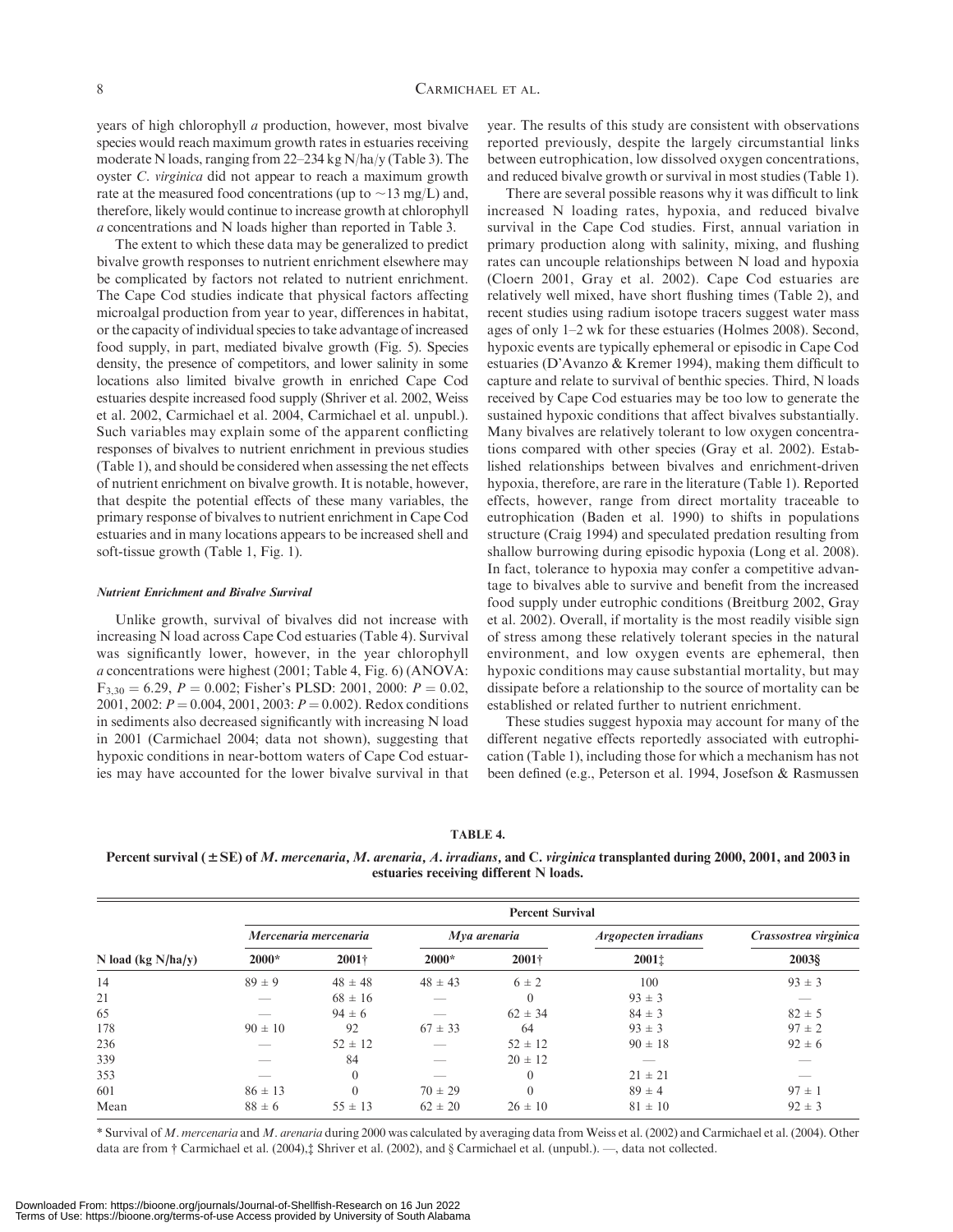2000). Aside from eelgrass loss, few other enrichment-related factors have been implicated to negatively affect bivalve growth or survival (Table 1). Several studies have suggested initial increases in bivalve biomass or changes in population structure that maintain biomass, followed by reduced growth or mortality (Craig 1994, Josefson & Rasmussen 2000, Kirby & Miller 2005. Verdelhos et al. 2005). This pattern is consistent with an initial increase in food supply, followed by habitat degradation, including hypoxia. A eutrophic estuary, therefore, could have similar or greater bivalve biomass than a relatively pristine estuary, depending on the balance between enhanced growth and reduced survival. Studies reporting only changes in bivalve biomass or production may miss negative effects of eutrophication on habitat, particularly hypoxia. Although low oxygen may have a variety of effects on bivalve population structure and biomass, these findings suggest that the effects on survival may be the primary negative factor mediating the benefits of food supply enhanced by eutrophication.

#### **CONCLUSIONS**

Review of previous studies, including 5 case studies in Cape Cod estuaries (Table 1), revealed that as N loads to coastal estuaries increase, there are explicit changes in food supply and habitat for bivalves that, in turn, potentially affect bivalve secondary production or survival. First, nutrient enrichment increases microalgal production, increasing food supply for many bivalves and, in turn, increasing bivalve secondary production in terms of shell and soft-tissue growth. Changes in food quality related to nutrient enrichment may also change soft-tissue composition among some species, but food quantity rather than quality appears to have the greatest effect on bivalve growth under eutrophic conditions. Second, increased algal production can shade seagrasses that provide essential habitat for bivalves such as the bay scallop A. irradians, reducing their numbers in some areas (Valiela et al. 1992, Hauxwell et al. 2003). The potentially positive effect of increased food supply may not compensate for habitat loss for bivalves like A. irradians, which are low-capacity feeders and primarily benefit from increased food supply when competition for food is high (Shriver et al. 2002). Third, as N loads increase further, accumulation of organic matter may lead to low oxygen concentrations in near-bottom waters (Cloern 2001, Breitburg 2002, Paerl 2006). Studies in Cape Cod waters and elsewhere suggest that eutrophicdriven hypoxia may be the primary mechanism by which nutrient enrichment affects bivalves negatively—a finding consistent with data for other benthic species (Breitburg 2002). Eutrophic-driven hypoxia, therefore, may counter some of the positive effects of increased food supply, depending on the physical–chemical attributes of receiving estuaries and tolerance of individual bivalve species to hypoxia.

These data confirm that the net effect of nutrient enrichment on bivalve secondary production depends on the balance between positive and negative effects of eutrophication on the system and resident species. Species with high feeding and assimilation rates as well as high tolerance to hypoxia, such as oysters, may be most successful in enriched waters because they are able to take advantage of the abundant food supply and maintain survival better under eutrophic conditions. Such species may be the most successful for shellfish restoration or propagation efforts in urbanized estuaries. There is some evidence that bivalves also may remediate local effects of eutrophication by grazing down phytoplankton abundance and, if harvested, could remove N from an estuary via assimilation of N into tissues (Cloern 2001, Higgins et al. 2011). Although these interactions have not been fully resolved (Burkholder & Shumway 2011, Carmichael et al. unpubl.), the data presented here suggest bivalves that fare well under enriched conditions will also be best suited to potentially remediate the effects of eutrophication. Defining the balance between increased growth and reduced survival for bivalves under nutrient-enriched conditions is critical to conserve and restore the attributes of habitat required to sustain bivalves (and other estuarine species) that provide food, income, and ecological services to coastal communities.

#### ACKNOWLEDGMENTS

This work was supported by grants from the Woods Hole Oceanographic Institution Sea Grant–NOAA National Sea Grant College Program (no. NA86RG0075, project no. R/M-51-PD), the Palmer-McLeod Fellowship Program at Boston University to R. H. C., The Sounds Conservancy Quebec Labrador Fund to A. C. S., and the Cape Cod Cooperative Extension. We thank Bill Walton, Heidi Clark, Alina Evgenidou, and Erica Weiss for sharing data; Ryan Crim for editing assistance; and the University of California Davis Stable Isotope Facility and Boston University Stable Isotope Laboratory for processing samples.

#### LITERATURE CITED

- Baden, S., L. Loo, L. Pihl & R. Rosenberg. 1990. Effects of eutrophication on benthic communities including fish: Swedish west coast. Ambio 19:113–122.
- Bayne, B. L. & R. Newell. 1983. Physiological energetics of marine molluscs. In: K. M. Wilbur, editor. The Mollusca. Vol. 4, Physiology, Part I. New York: Academic Press. pp. 407–499.
- Bayne, B. L. & J. Widdows. 1978. The physiological ecology of two populations of Mytilus edulis L. Oecologia 37:137–162.
- Blanton, J., K. Tenore, F. Castillejo, L. Atkinson, F. Schwing & A. Lavin. 1987. The relationship of upwelling to mussel production in the Rias on the western coast of Spain. J. Mar. Res. 45:497–511.
- Breitburg, D. 2002. Effects of hypoxia, and the balance between hypoxia and enrichment, on coastal fishes and fisheries. Estuaries 25:767–781.
- Burkholder, J. & S. Shumway. 2011. Bivalve shellfish aquaculture and eutrophication. In: S. Shumway, editor. Shellfish aquaculture and the environment, 1<sup>st</sup> edition. West Sussex, UK: Wiley. pp. 155–215.
- Carmichael, R. 2004. Effects of eutrophication on Mya arenaria and Mercenaria mercenaria: growth, survival, and physiological responses to changes in food supply and habitat across estuaries receiving different N loads. PhD diss., Boston University. 418 pp.
- Carmichael, R., A. Shriver & I. Valiela. 2004. Changes in shell and soft tissue growth, tissue composition, and survival of quahogs, Mercenaria mercenaria, and softshell clams, Mya arenaria, in response to eutrophic-driven changes in food supply and habitat. J. Exp. Mar. Biol. Ecol. 313:75–104.
- Carmichael, R., B. Walton & H. Clark. Bivalve enhanced N removal from coastal estuaries. Can. J. Fish. Aquat. Sci. (Unpubl.)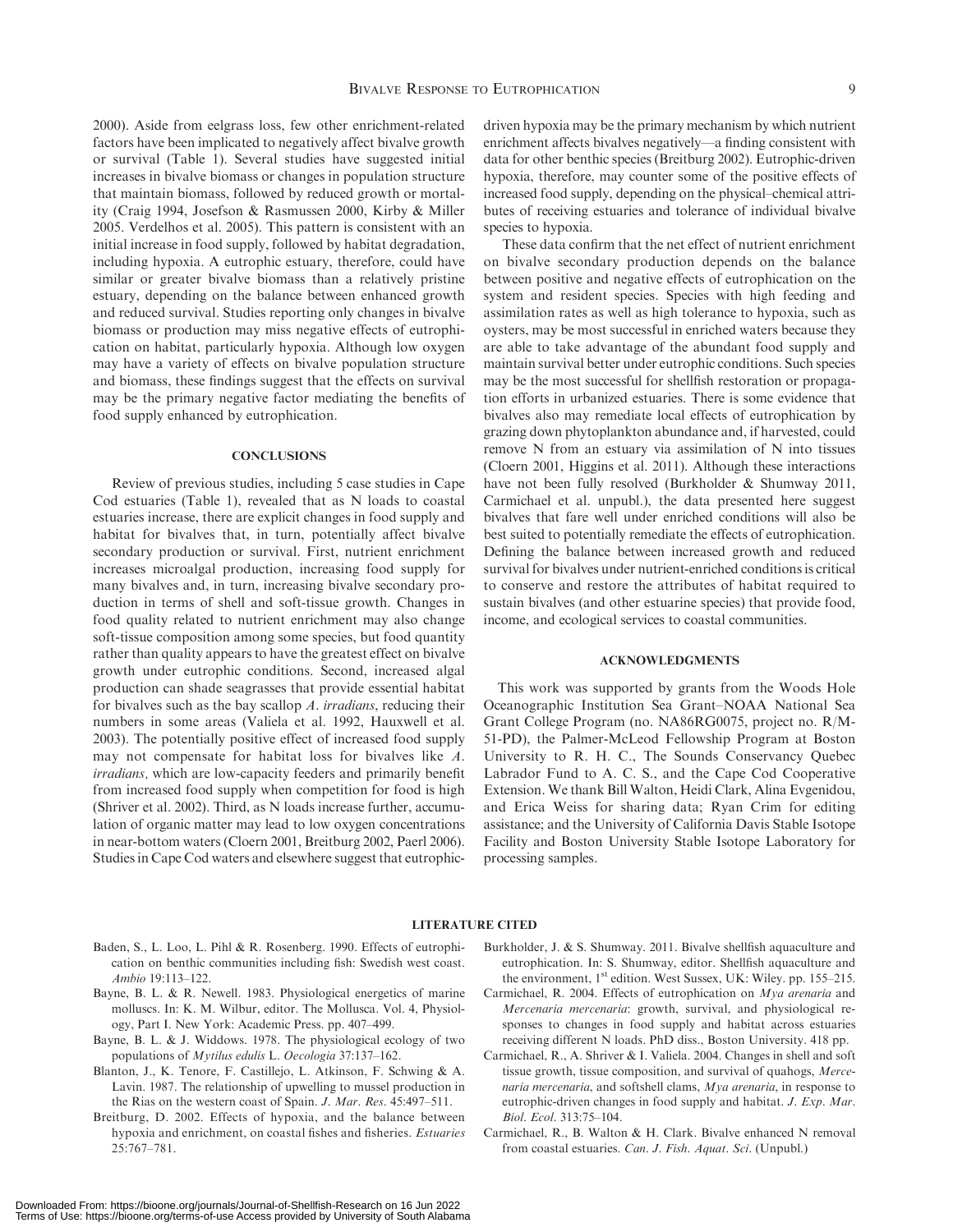- Cebria´n, J. & I. Valiela. 1999. Seasonal patterns in phytoplankton biomass in coastal ecosystems. J. Plankton Res. 21:429–444.
- Cederwal, H. & R. Elmgren. 1980. Biomass increase of benthic macrofauna demonstrates eutrophication of the Baltic Sea. Ophelia Suppl. 1:287–304.
- Chalfoun, A., J. McClelland & I. Valiela. 1994. The effect of nutrient loading on the growth rate of two species of bivalves, Mercenaria mercenaria and Mya arenaria, in estuaries of Waquoit Bay, Massachusetts. Biol. Bull. 187:281.
- Cloern, J. E. 2001. Our evolving conceptual model of the coastal eutrophication problem. Mar. Ecol. Prog. Ser. 210:223–253.
- Costa, J., D. Janik, N. MacGaffey & D. Martin. 1994. Use of a geographic information system to estimate nitrogen loading to coastal watersheds. Buzzards Bay Project Technical Report. Buzzards Bay, MA. 21 p.
- Costa, M., L. Castro, P. Sobral & I. Peres. 1993. Environmental conditions in two extensive cultures of Ruditapes decussatus L (Bivalvia): relationship with physiological aspects. Mésogée 53:35–40.
- Craig, N. 1994. Growth of the bivalve Nucula annulata in nutrientenriched environments. Mar. Ecol. Prog. Ser. 104:77–90.
- Crema, R., A. Castelli & D. Prevedelli. 1991. Long term eutrophication of effects on macrofaunal communities in northern Adriatic Sea. Mar. Pollut. Bull. 22:503–508.
- D'Avanzo, C. & J. Kremer. 1994. Diel oxygen dynamics and anoxic events in an eutrophic estuary of Waquoit Bay, Massachusetts. Estuaries 17:131–139.
- Evgenidou, A. & I. Valiela. 2002. Response of growth and density of a population of Geukensia demissa to land-derived nitrogen loading in Waquoit Bay, Massachusetts. Estuar. Coast. Shelf Sci. 55:125–138.
- Fegley, S. R., B. A. MacDonald & T. R. Jacobsen. 1992. Short-term variation in the quantity and quality of seston available to benthic suspension feeders. Estuar. Coast. Shelf Sci. 34:393–412.
- Feinstein, N., S. Yelenik, J. McClelland, & I. Valiela. 1996. Growth rates of ribbed mussels in six estuaries subject to different nutrient loads. Biol. Bull. 191:327–328.
- Fila, L., R. H. Carmichael, A. Shriver & I. Valiela. 2001. Stable N isotopic signatures in bay scallop tissue, feces, and pseudofeces in Cape Cod estuaries subject to different N loads. Biol. Bull. 201:294–296.
- Fluharty, D. 2000. Habitat protection, ecological issues and implementation of the sustainable fisheries act. Ecol. Appl. 10:325–327.
- Gabbott, P. & B. Bayne. 1973. Biochemical effects of temperature and nutritive stress on Mytilus edulis L. J. Mar. Biol. Assoc. UK 53:269– 286.
- Gillmor, R. 1982. Assessment of intertidal growth and capacity adaptations in suspension-feeding bivalves. Mar. Biol. 68:277– 286.
- Granéli, E. & K. Sundbäck. 1985. The response of planktonic and microbenthic algal assemblages to nutrient enrichment in shallow coastal waters, southwest Sweden. J. Exp. Mar. Biol. Ecol. 85:253– 268.
- Gray, J., R. Wu & Y. Or. 2002. Effects of hypoxia and organic enrichment on the coastal marine environment. Mar. Ecol. Prog. Ser. 238:249–279.
- Hauxwell, J., J. Cebrián & I. Valiela. 2003. Eelgrass Zostera marina loss in temperate estuaries: relationship to land-derived nitrogen loads and effect of light limitation imposed by algae. Mar. Ecol. Prog. Ser. 247:59–73.
- Higgins, C., K. Stephenson & B. Brown. 2011. Nutrient bioassimilation capacity of aquacultured oysters: quantification of an ecosystem service. *J. Environ. Qual.* 40:271-277.
- Holmes, G. T. 2008. Nutrient supply, water residence time, temperature, and grazing as controls of size-fractioned phytoplankton biomass in shallow temperate estuarine ecosystems. PhD diss., Boston University. 198 pp.
- Jørgensen, C. 1966. Biology of suspension feeding. Pergamon Press, Oxford. 357 p.
- Josefson, A. & B. Rasmussen. 2000. Nutrient retention by benthic macrofaunal biomass of Danish estuaries: importance of nutrient load and residence time. Estuar. Coast. Shelf Sci. 50:205–216.
- Kamermans, P. 1994. Similarity in food source and timing of feeding in deposit- and suspension-feeding bivalves. Mar. Ecol. Prog. Ser.  $104.63 - 75$ .
- Kirby, M. & H. Miller. 2005. Response of a benthic suspension feeder (Crassostrea virginica Gmelin) to three centuries of anthropogenic eutrophication in Chesapeake Bay. Estuar. Coast. Shelf Sci. 62:679– 689.
- Kirby-Smith, W. & R. Barber. 1974. Suspension-feeding aquaculture systems: effects of phytoplankton concentration and temperature on growth of the bay scallop. Aquaculture 3:135–145.
- Kroeger, K., J. Bowen, D. Corcoran, J. Moorman, J. Michalowski, C. Rose & I. Valiela. 1999. Nitrogen loading to Green Pond, Falmouth, MA: sources and evaluation of management options. Environ. Cape Cod 2:15–26.
- Kroeger, K., M. L. Cole, J. K. York & I. Valiela. 2006. N loads to estuaries from wastewater plumes: modeling and isotopic approaches. Ground Water 44:188–200.
- Laing, I. 1993. The response of Manila clam, Tapes philippinarum, juveniles to nutritive stress. J. Exp. Mar. Biol. Ecol. 173:111–121.
- Lellis-Dibble, K., K. McGlynn & T. Bigford. 2008. Estuarine fish and shellfish species in U.S. commercial and recreational fisheries: economic value as an incentive to protect and restore estuarine habitat. U.S. Department of Commerce, NOAA technical memo NMFS-F/SPO-90. 94 pp.
- Leverone, J. 1995. Growth and survival of caged adult bay scallops (Argopecten irradians concentricus) in Tampa Bay with respect to levels of turbidity, suspended solids and chlorophyll a. Fla. Sci. 58:216–227.
- Long, C., B. Brylawski & R. Seitz. 2008. Behavioral effects of low dissolved oxygen on the bivalve Macoma balthica. J. Exp. Mar. Biol. Ecol. 359:34–39.
- Malham, S., E. Cotter, S. O'Keeffe, S. Lynch, S. Culloty, J. King, J. Latchford & A. Beaumont. 2009. Summer mortality of the Pacific oyster, Crassostrea gigas, in the Irish Sea: the influence of temperature and nutrients on health and survival. Aquaculture 287:128–138.
- Marsden, I. 2004. Effects of reduced salinity and seston availability on growth of the New Zealand little-neck clam Austrovenus stutchburyi. Mar. Ecol. Prog. Ser. 266:157–171.
- Marshall, S. 1947. An experiment in marine fish cultivation: III. The plankton of a fertilized loch. Proc. R. Soc. Edinb. 63:21–33.
- Mayer, B., E. Boyer, C. Goodale, N. Jaworski, N. van Breeman, R. Howarth, S. Seitzinger, G. Billen, K. Lajtha, K. Nadelhoffer, D. van Dam, L. Hetlilng, M. Nosal & K. Paustian. 2002. Sources of nitrate in rivers draining sixteen watersheds in the northeastern U.S.: isotopic constraints. Biogeochemistry 57/58:171–197.
- McClelland, J. & I. Valiela. 1998. Linking nitrogen in estuarine producers to land-derived sources. Limnol. Oceanogr. 43:577–585.
- Micheli, F. 1999. Eutrophication, fisheries, and consumer-resource dynamics in marine pelagic ecosystems. Science 285:1396–1399.
- National Research Council. 2000. Clean coastal waters: understanding and reducing the effects of nutrient pollution. Washington, DC: National Academy Press. pp. 165–176.
- Newell, R., T. Hilbish, R. K. Koehn & C. Newell. 1982. Temporal variation in the reproductive cycle of Mytilus edulis L. (Bivalvia, Mytilidae) from localities on the east coast of the United States. Biol. Bull. 162:299–310.
- Nixon, S. 1992. Quantifying the relationship between nitrogen input and the productivity of marine ecosystems. Proc. Adv. Mar. Tech. Conf. 5:57–83.
- Nixon, S., B. Buckley, S. Granger & J. Bintz. 2001. Responses of very shallow marine ecosystems to nutrient enrichment. Hum. Ecol. Risk Assess. 7:1457–1481.
- Nixon, S. & B. A. Buckley. 2002. "A strikingly rich zone": nutrient enrichment and secondary production in coastal marine ecosystems. Estuaries 25:782–796.